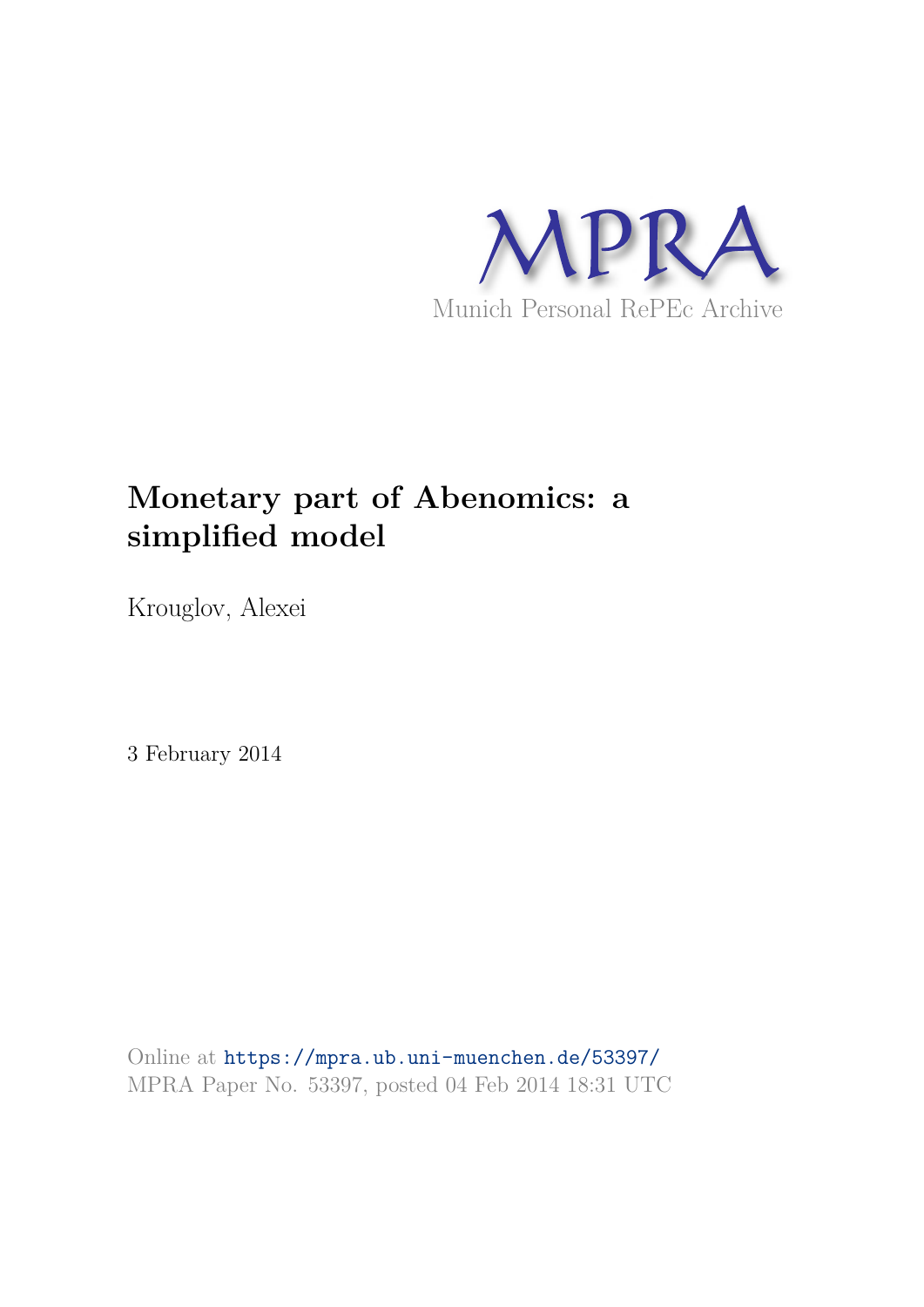## **Monetary Part of Abenomics: A Simplified Model**

**Alexei Krouglov** 

alexkrouglov@gmail.com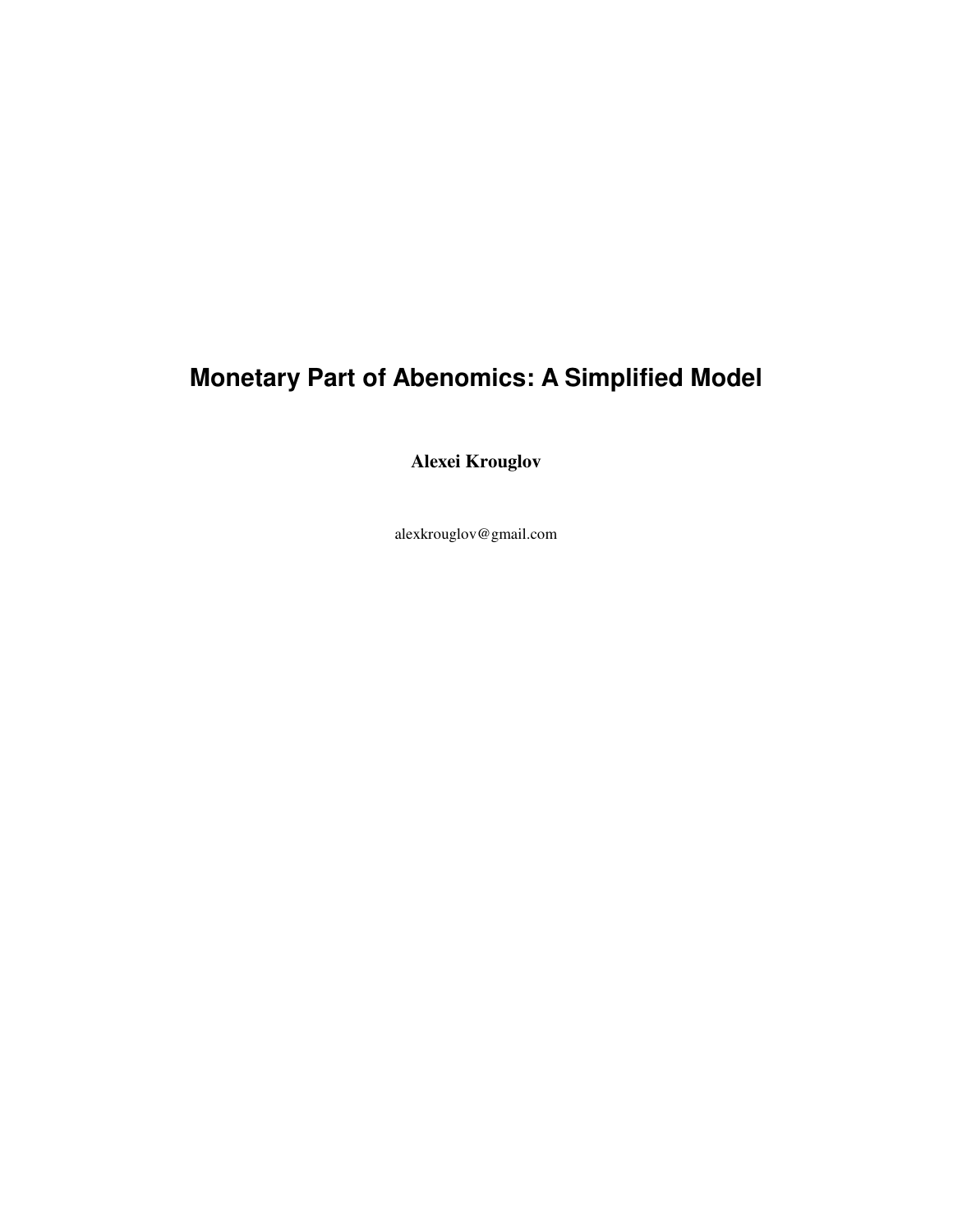## **Monetary Part of Abenomics: A Simplified Model**

#### ABSTRACT

Presented is a simplified mathematical model that describes dynamics developing on financial market after the liquidity pumping. The model is used to examine theoretical and practical implications of the monetary component of Abenomics. Based on the theoretical considerations, proposed is a somewhat practical suggestion how to increase the efficiency of Abenomics' monetary policy.

JEL Classification Numbers: E32, E44, C61

Keywords: monetary policy, Abenomics, mathematical model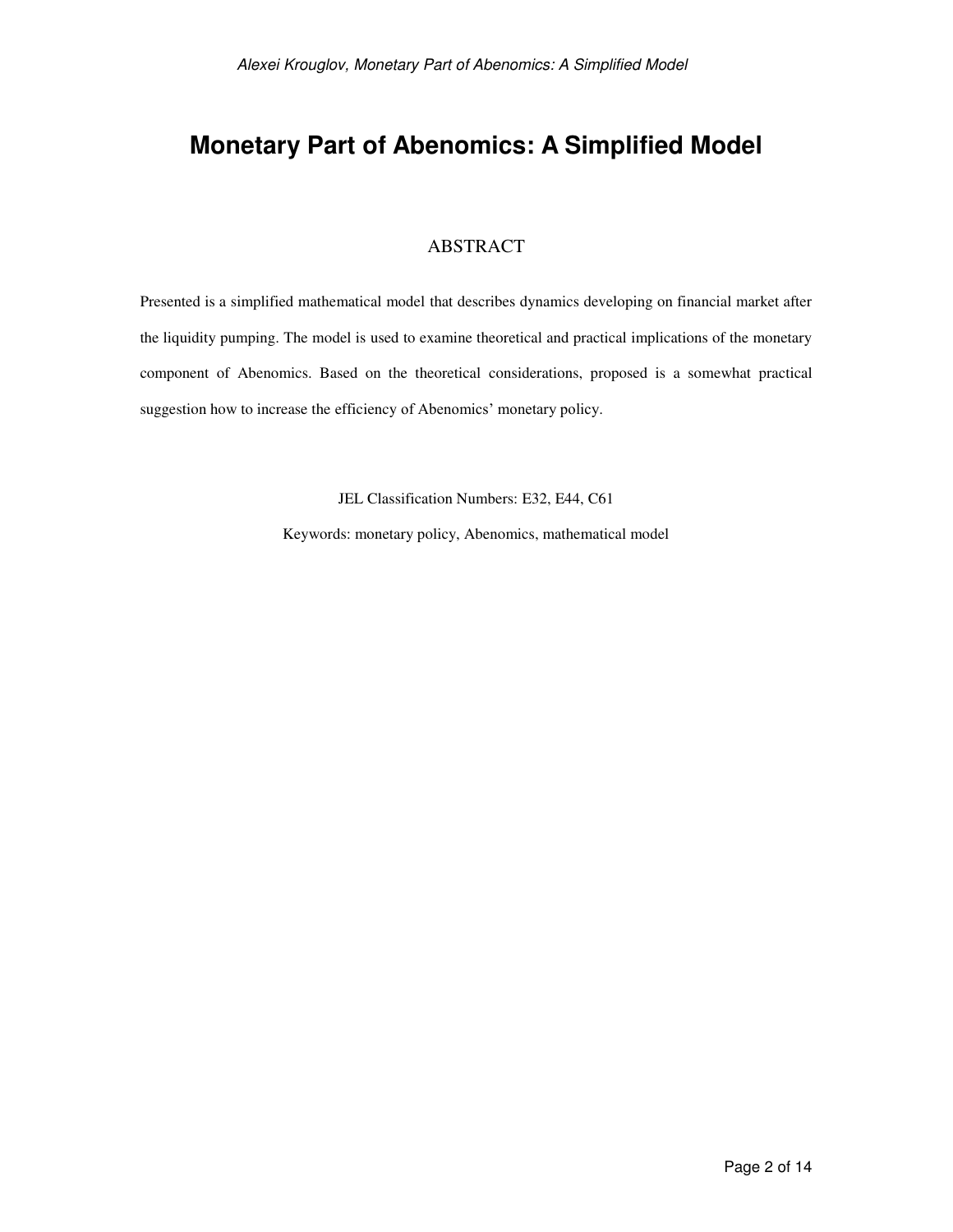### **1 Introduction**

After becoming the Prime Minister of Japan at the end of 2012, Shinzō Abe announced an implementation of the fresh economic policy consisting of three parts (or "arrows"): expanding monetary policy, supportive fiscal policy, and growth oriented economic reforms. The policy was labeled by some intellectuals as *Abenomics*. The monetary policy part was implemented in concert with the Bank of Japan led by governor Haruhiko Kuroda since March 2013.

The Bank of Japan started aggressively buying Japanese government bonds. Since the demand for bonds increased the price of the bonds increased as well initially and correspondingly the bond yield decreased. However, a "weird" – from an economic point of view – outcome followed in May 2013. Despite the continuous purchase of bonds by the Bank of Japan their price significantly dropped and the yield increased.

This paradoxical event caused some confusion among the experts. One camp was saying that explanation was applicable to the anticipated recovery of real economy. Particularly, investors were anticipating an economic recovery, which would increase demand for the risky assets and decrease demand for the government bonds, which, in turn, would project an increase of the bond yield both in the future and in the present correspondingly. Personally, I found this explanation a bit convoluted. The other camp was saying that the event was associated with the financial market experience. Primarily, they said the cautious investors (where the cause of their nervousness was differently argued by different experts) were selling the Japanese government bonds in larger quantities, and overpowering the purchases of them by the Bank of Japan.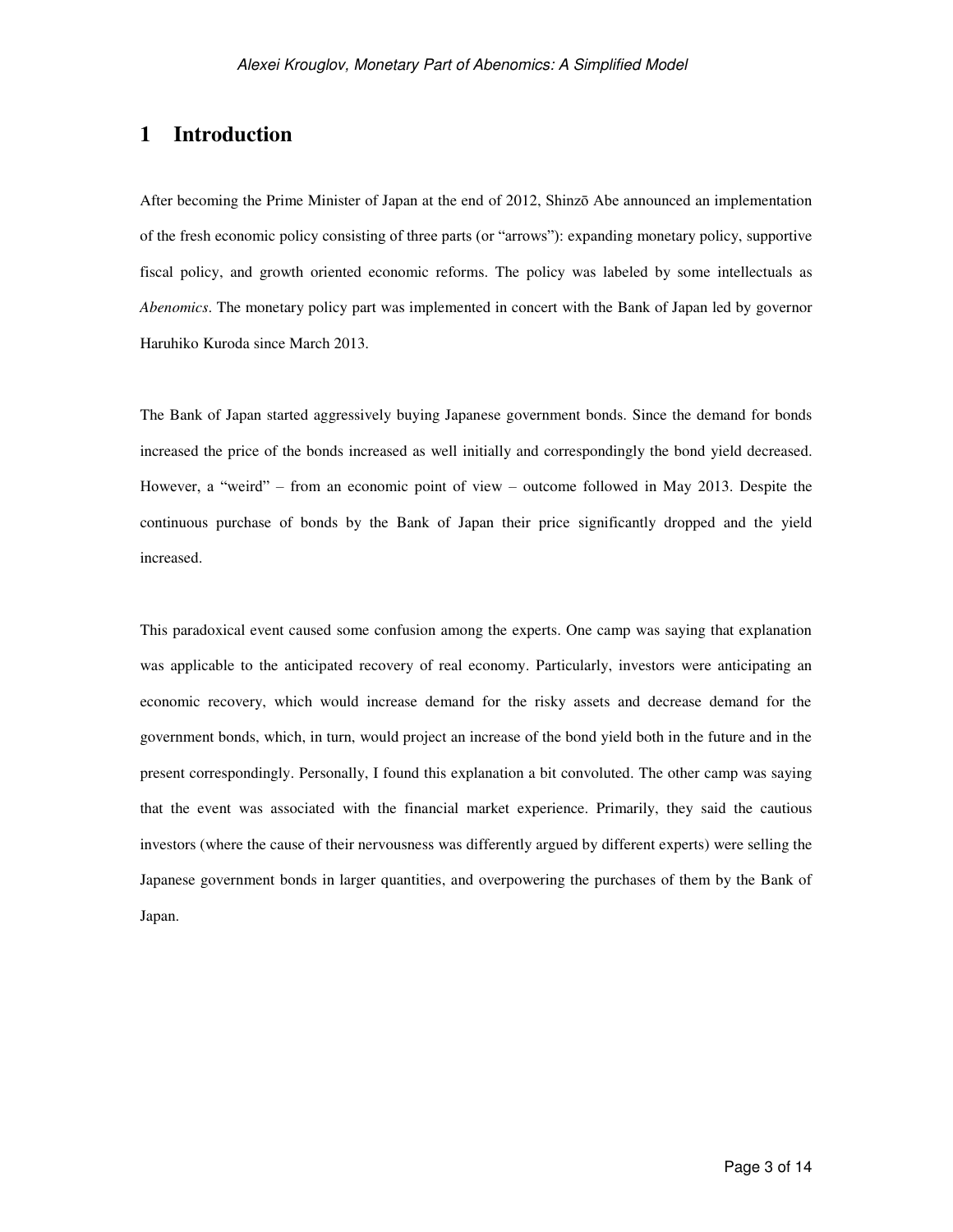The author considered himself to be in the financial market camp.<sup>1</sup> Nevertheless, he decided to build a reduced model to check his "intuition" based on the framework of mathematical dynamics of economic systems (Krouglov, 2006; 2009) developed by the author earlier.

Below the author describes a mathematical model of financial market. The economic forces acting on the market represent both inherent demand and supply market forces and government interventions and are expressed through the system of ordinary differential equations.

For didactic purposes, the author develops the model in two steps. First, he simplifies the situation in order to show the underlying impact of fluctuations. Second, he brings back the damping force, which defines the inflection point in the system.

This is author's second article devoted to the lessons from the Great Recession. The previous article (Krouglov, 2013) was dedicated to the nature of financial crisis.

## **2 Basic Model of Liquidity Pumping into Financial Market**

Concepts and methodology presented in this section are based on the framework of mathematical dynamics of economic systems developed in Krouglov, 2006; 2009.

When there are no disturbing economic forces, financial market is in equilibrium position, i.e., the supply of and demand for financial product are equal, they are developing with a constant rate and the financial product's price is fixed.

When the balance between the product supply and demand is broken, the financial market is experiencing an economic force, which acts to bring the market to a new equilibrium position.

<sup>&</sup>lt;sup>1</sup> Quote: "My "theory": there is an optimum point. If you pump liquidity less than the optimum point then bond prices increase. If you pump liquidity more than the optimum point then bond price decrease," from the author's comment at "Worthwhile Canadian Initiative" blog.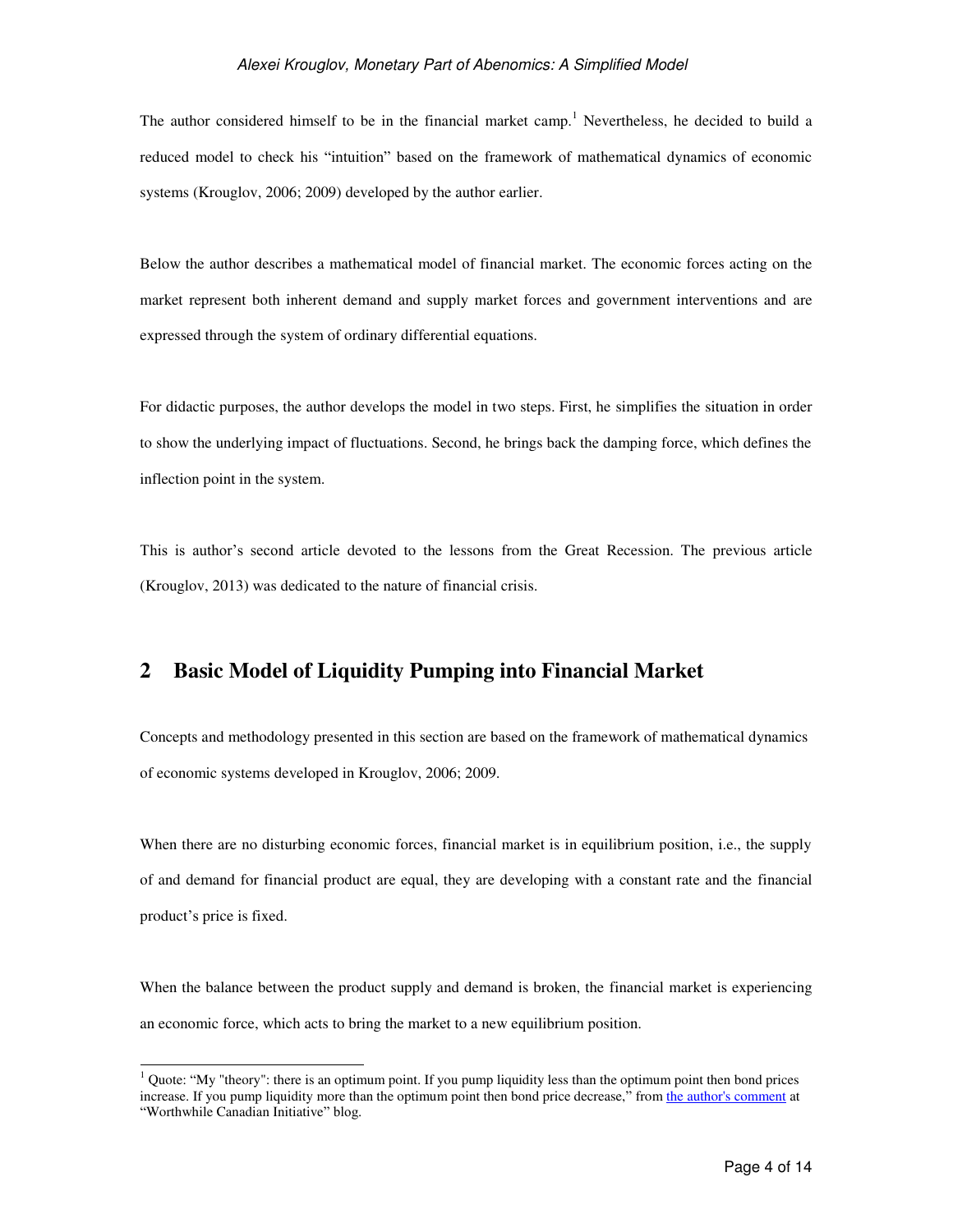I assume the market had been in an equilibrium until time  $t = t_0$ , volumes of financial product's supply  $V_s(t)$  and demand  $V_p(t)$  on market were equal, and they both were developing with a constant rate  $r_p^0$ . The financial product's price  $P(t)$  at that time was fixed,

$$
V_D(t) = r_D^0(t - t_0) + V_D^0
$$
 (1)

$$
V_s(t) = V_D(t) \tag{2}
$$

$$
P(t) = P^0 \tag{3}
$$

where  $V_D(t_0) = V_D^0$ .

According to the examined scenario, I assume that amount of injected liquidity  $L(t)$  on the financial market increases since time  $t = t_0$  according to the following formula,

$$
L(t) = \begin{cases} 0, & t < t_0 \\ \delta_L \left( t - t_0 \right), & t \ge t_0 \end{cases} \tag{4}
$$

where  $L(t) = 0$  for  $t < t_0$  and  $\delta_L > 0$ .

Economic forces trying to bring financial market into a new equilibrium position are described by the following ordinary differential equations regarding to the financial product's supply  $V_s(t)$ , demand  $V_D(t)$ , and price  $P(t)$  on financial market (see Krouglov, 2006; 2009),

$$
\frac{dP(t)}{dt} = -\lambda_P \left( V_S(t) - V_D(t) - L(t) \right) \tag{5}
$$

$$
\frac{d^2V_s(t)}{dt^2} = \lambda_s \frac{dP(t)}{dt}
$$
\n(6)

$$
\frac{d^2V_D(t)}{dt^2} = -\lambda_D \frac{d^2P(t)}{dt^2}
$$
\n(7)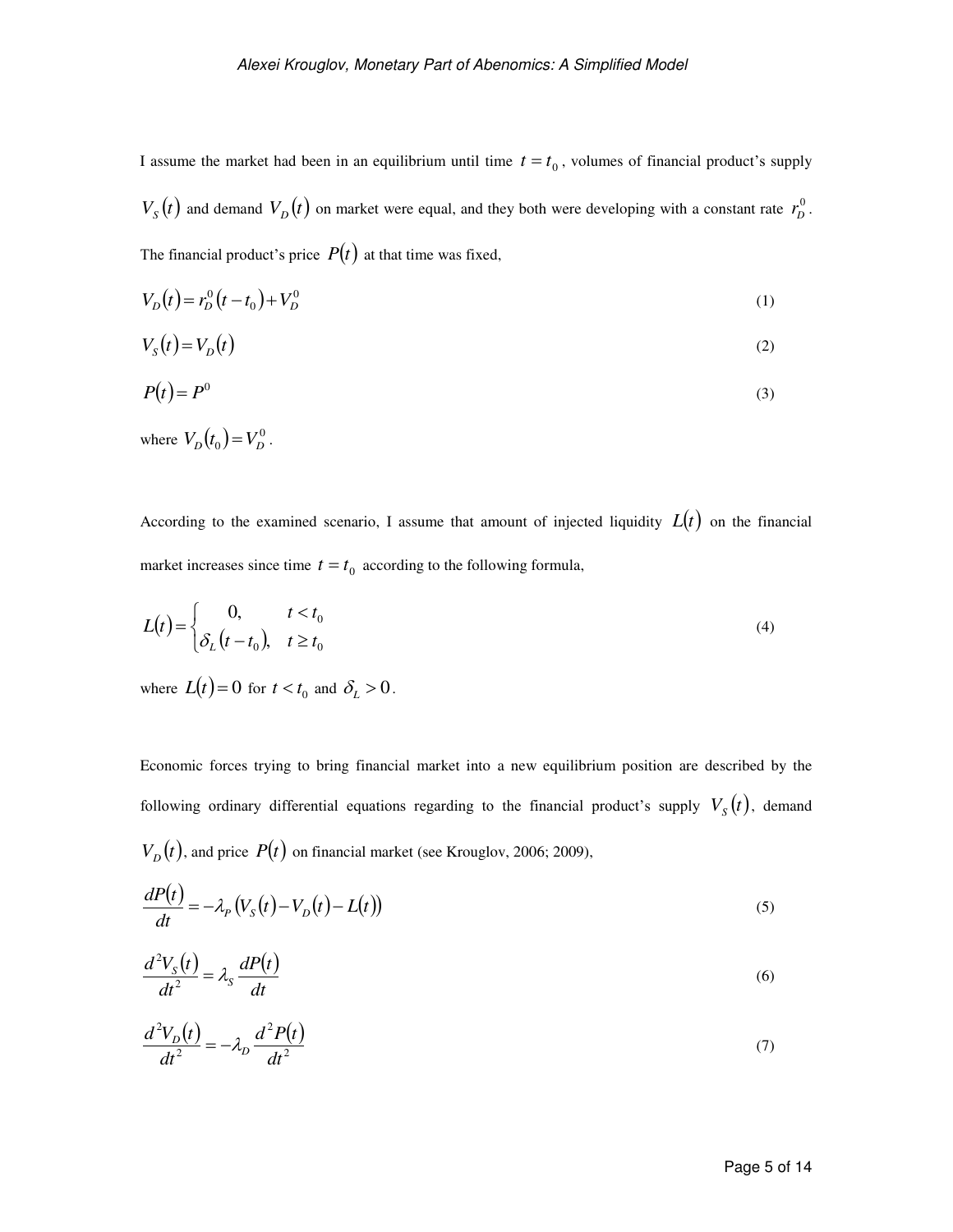In Equations (5 – 7) above the values  $\lambda_p$ ,  $\lambda_s$ ,  $\lambda_p \ge 0$  are constants.<sup>2</sup>

Let me first assume for the clarity of presentation the "demand damping" constant  $\lambda_p = 0$ . Also let me introduce a new variable  $D(t) \equiv (V_s(t) - V_p(t) - L(t))$  representing the volume of financial product's surplus (or shortage) on the market.

Then behavior of  $D(t)$  is described by the following equation for  $t > t_0$ ,

$$
\frac{d^2D(t)}{dt^2} + \lambda_p \lambda_s D(t) = 0
$$
\n(8)

with the following initial conditions,  $D(t_0) = 0$ ,  $\frac{dD(t_0)}{dt}$  $\overline{dt}$ <sup>==-0</sup><sup>L</sup>  $dD(t)$  $\frac{\partial J}{\partial t} = -\delta_{L}$ .

Thus, the following solution for time  $t \ge t_0$  may be obtained (Piskunov, 1965; Petrovski, 1966),

$$
D(t) = -\frac{\delta_L}{\sqrt{\lambda_P \lambda_S}} \sin\left(\sqrt{\lambda_P \lambda_S} (t - t_0)\right)
$$
\n(9)

Correspondingly, corresponding solutions for the financial product's supply  $V_s(t)$ , demand  $V_p(t)$ , and price  $P(t)$  for time  $t \ge t_0$  are following,

$$
V_D(t) = r_D^0(t - t_0) + V_D^0
$$
\n(10)

$$
V_S(t) = (r_D^0 + \delta_L)(t - t_0) + V_D^0 - \frac{\delta_L}{\sqrt{\lambda_P \lambda_S}} \sin(\sqrt{\lambda_P \lambda_S}(t - t_0))
$$
\n(11)

$$
P(t) = -\frac{\delta_L}{\lambda_S} \cos\left(\sqrt{\lambda_P \lambda_S} (t - t_0)\right) + P^0 + \frac{\delta_L}{\lambda_S}
$$
\n(12)

<sup>&</sup>lt;sup>2</sup> These constants practically characterize price inertance, supply inductance, and demand damping correspondingly.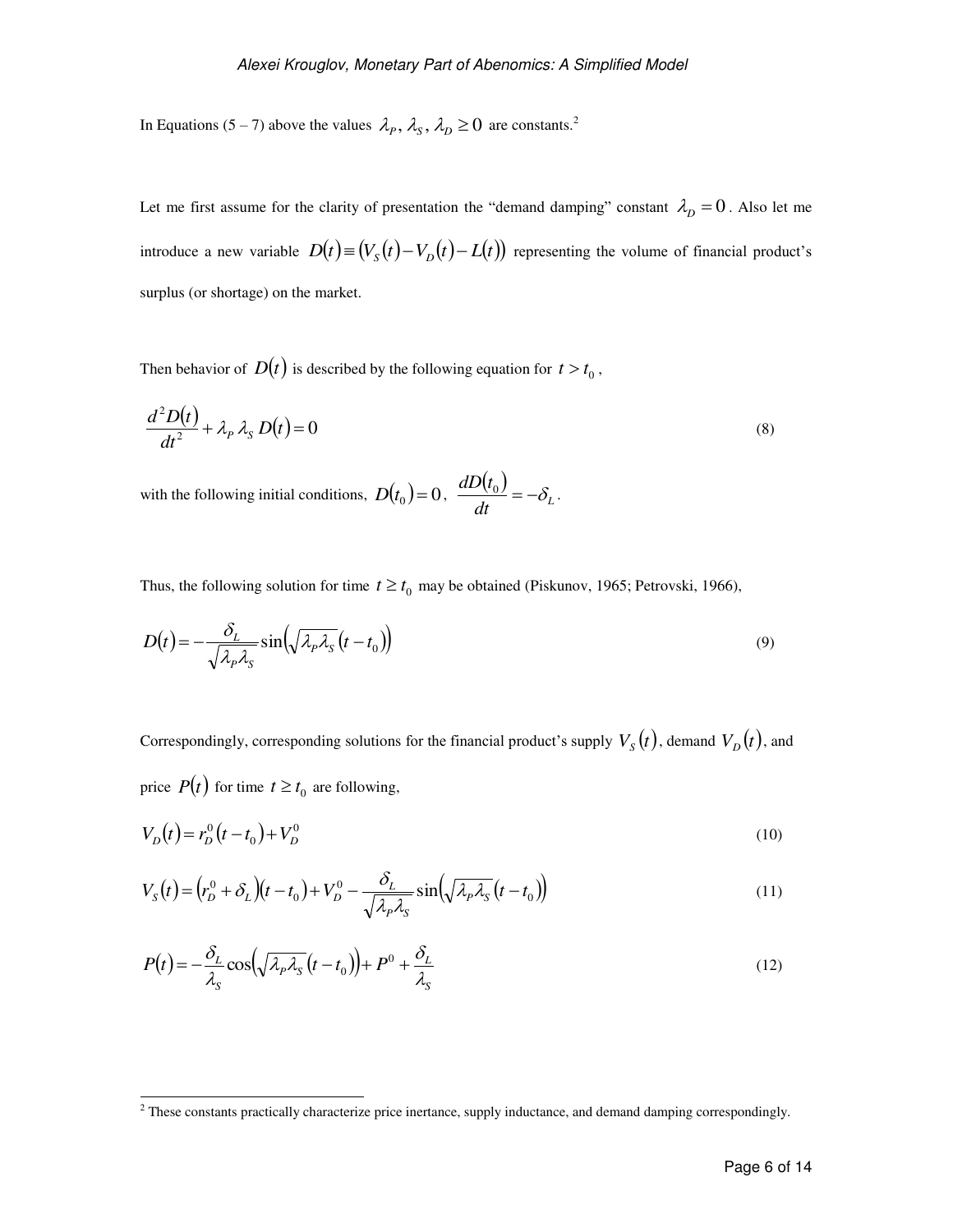Thus, in a system where a damping effect is not present the liquidity pumping into financial market causes the fluctuations of the financial product's supply and likewise the financial product's price on the market. Therefore, the financial product's price in such circumstances experiences a volatile behavior.

### **3 Model of Damping on Financial Product's Price Fluctuations**

In this section I abandon the condition of annulment for damping constant  $\lambda_p$ . Therefore, here I assume that  $\lambda_D \geq 0$ . This fact will significantly change conclusions for the financial product's price fluctuations developed in the previous section.

For  $\lambda_D \ge 0$  the behavior of the financial product's price  $P(t)$  introduced earlier is described by following equation for  $t > t_0$ ,

$$
\frac{d^2P(t)}{dt^2} + \lambda_p \lambda_p \frac{dP(t)}{dt} + \lambda_p \lambda_s \left( P(t) - P^0 - \frac{\delta_L}{\lambda_s} \right) = 0
$$
\n(13)

with the following initial conditions,  $P(t_0) = P^0$ ,  $\frac{dP(t_0)}{dt}$  $\frac{v_0}{dt} = 0$  $dP(t)$ .

Let me introduce another variable  $P_1(t) \equiv P(t)$ *S*  $P(t) = P(t) - P^{0} - \frac{\sigma_{L}}{t}$  $\lambda$ .  $\equiv P(t)-P^{0}-\frac{\delta_{0}}{2}$  $P_1(t) \equiv P(t) - P^0 - \frac{L}{t}$  to simplify an analysis of financial product's

price behavior. Then behavior of the variable  $P_1(t)$  is described by the following equation for  $t > t_0$ ,

$$
\frac{d^2P_1(t)}{dt^2} + \lambda_P \lambda_D \frac{dP_1(t)}{dt} + \lambda_P \lambda_S P_1(t) = 0
$$
\n(14)

with the following initial conditions,  $P_1(t_0)$ *S*  $P(t_0) = -\frac{\rho_L}{\rho}$ λ.  $P_1(t_0) = -\frac{\delta_L}{i}, \frac{dP_1(t_0)}{dt}$  $\frac{1\mathcal{V}_0}{dt} = 0$ *dP t* .

The behavior of solution for variable  $P_1(t)$  described by Equation (14) depends on the roots of the corresponding characteristic equation (Piskunov, 1965; Petrovski, 1966).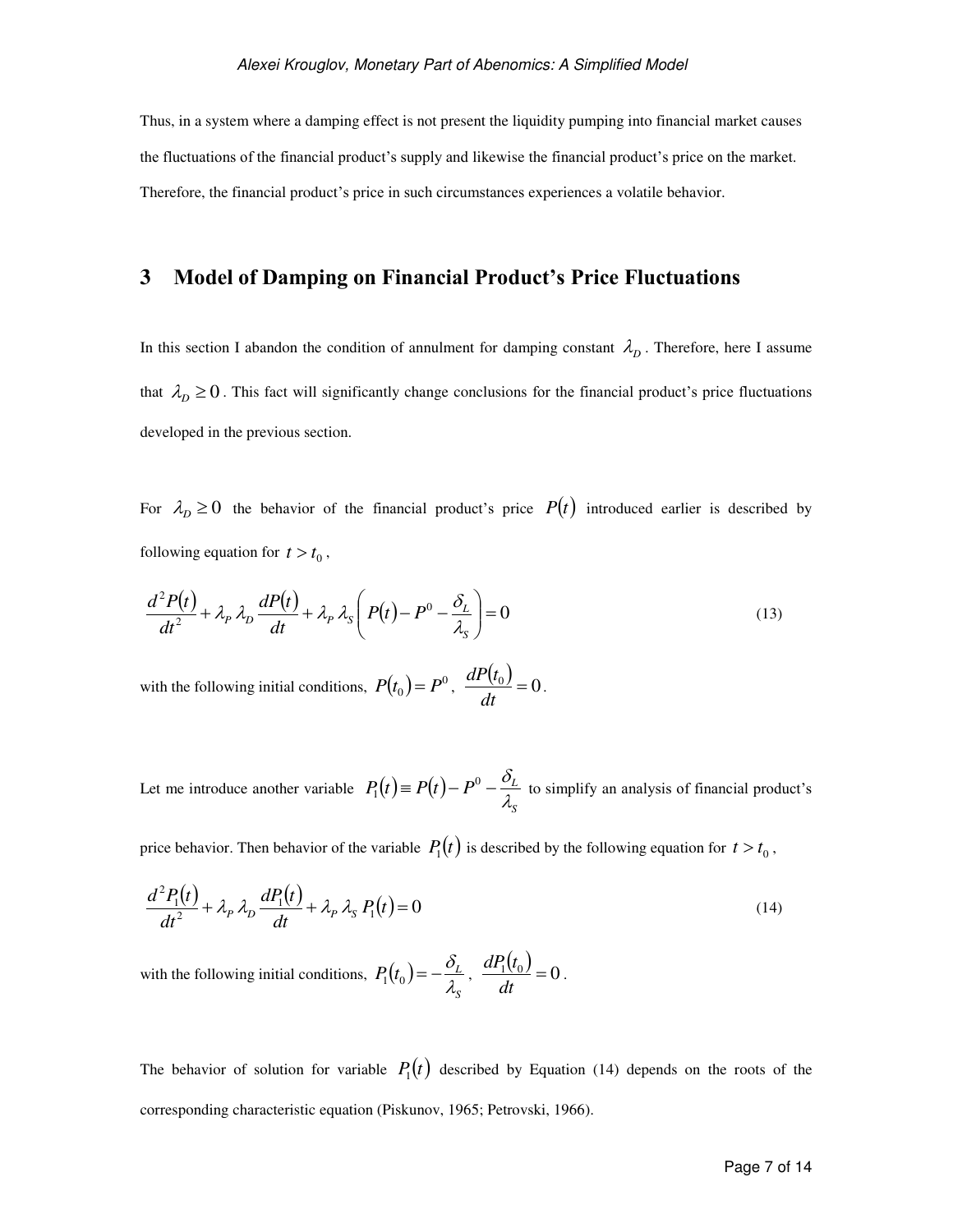When the roots of characteristic equation are complex-valued (i.e.,  $\frac{\lambda_P^2 \lambda_D^2}{4} < \lambda_P \lambda_S$ 4 2  $2^2$ ) the solution  $P_1(t)$ 

experiences damped oscillations for time  $t \ge t_0$ ,

$$
P_1(t) = \exp\left\{-\frac{\lambda_P \lambda_D}{2}(t - t_0)\right\}
$$
  
\n
$$
\times \left(-\frac{\delta_L}{\lambda_S} \cos\left(\sqrt{\lambda_P \lambda_S} - \frac{\lambda_P^2 \lambda_D^2}{4}(t - t_0)\right)\right)
$$
  
\n
$$
\times \left(-\frac{\delta_L}{\lambda_S} \frac{\lambda_P \lambda_D}{2\sqrt{\lambda_P \lambda_S} - \frac{\lambda_P^2 \lambda_D^2}{4}} \sin\left(\sqrt{\lambda_P \lambda_S} - \frac{\lambda_P^2 \lambda_D^2}{4}(t - t_0)\right)\right)
$$
\n(15)

Correspondingly, for the case of complex-valued roots the solution for the financial product's price  $P(t)$ also experiences damped oscillations for time  $t \ge t_0$ ,

$$
P(t) = \exp\left\{-\frac{\lambda_p \lambda_D}{2}(t - t_0)\right\}
$$
  
\n
$$
\times \left[\frac{-\frac{\delta_L}{\lambda_S} \cos\left(\sqrt{\lambda_p \lambda_S} - \frac{\lambda_p^2 \lambda_D^2}{4}(t - t_0)\right)}{-\frac{\delta_L}{\lambda_S} \frac{\lambda_p \lambda_D}{2\sqrt{\lambda_p \lambda_S} - \frac{\lambda_p^2 \lambda_D^2}{4}} \sin\left(\sqrt{\lambda_p \lambda_S} - \frac{\lambda_p^2 \lambda_D^2}{4}(t - t_0)\right)}\right] + P^0 + \frac{\delta_L}{\lambda_S}
$$
\n(16)

Since in Equation (16) the power of exponential function is negative for time  $t \ge t_0$  (for the reason that

$$
-\frac{\lambda_p \lambda_D}{2} \le 0
$$
), the exponential function vanishes for  $t \to +\infty$ , and it takes place  $P(t) \to P^0 + \frac{\delta_L}{\lambda_S}$  for

 $t \rightarrow +\infty$ .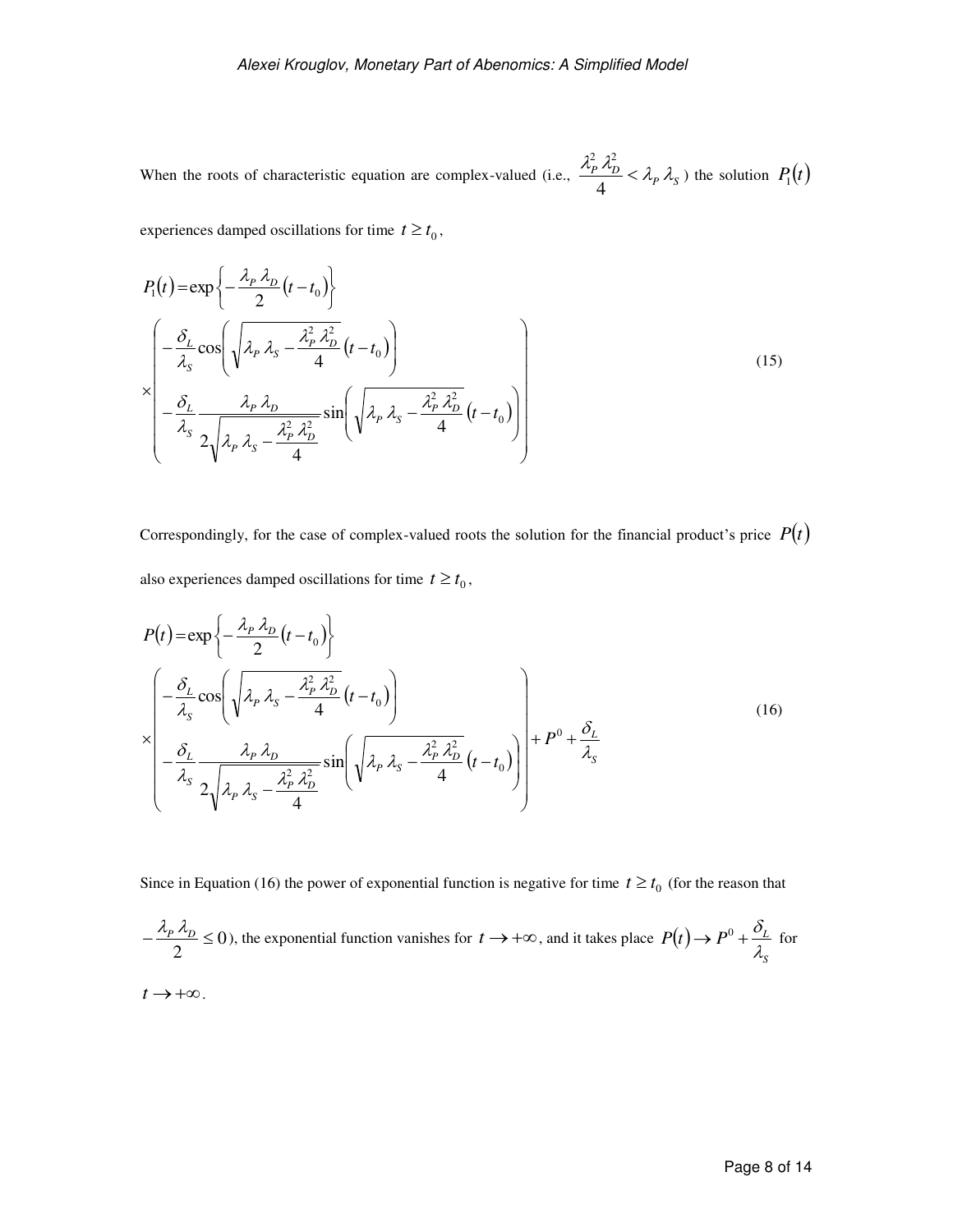When the roots of characteristic equation are real and different (i.e.,  $\frac{\lambda_P^2 \lambda_D^2}{\lambda_P} > \lambda_P \lambda_S$ 4 2  $2^2$ ) the financial

product's price  $P(t)$  doesn't oscillate for time  $t \ge t_0$ ,

$$
P(t) = -\frac{\delta_L}{\lambda_S} \left( \frac{\frac{\lambda_P \lambda_D}{2} + \sqrt{\frac{\lambda_P^2 \lambda_D^2}{4} - \lambda_P \lambda_S}}{2\sqrt{\frac{\lambda_P^2 \lambda_D^2}{4} - \lambda_P \lambda_S}} \exp \left\{ \left( -\frac{\lambda_P \lambda_D}{2} + \sqrt{\frac{\lambda_P^2 \lambda_D^2}{4} - \lambda_P \lambda_S} \right) (t - t_0) \right\}
$$
  
\n
$$
P(t) = -\frac{\delta_L}{\lambda_S} \left( \frac{\lambda_P \lambda_D}{2} + \sqrt{\frac{\lambda_P^2 \lambda_D^2}{4} - \lambda_P \lambda_S} - \frac{\lambda_P \lambda_S}{4} \right) \exp \left\{ \left( -\frac{\lambda_P \lambda_D}{2} - \sqrt{\frac{\lambda_P^2 \lambda_D^2}{4} - \lambda_P \lambda_S} \right) (t - t_0) \right\} \right\}
$$
  
\n
$$
+ P^0 + \frac{\delta_L}{\lambda_S} + P^0 + \frac{\delta_L}{\lambda_S}
$$

Since in Equation (17) the powers of exponential functions are negative for time  $t \ge t_0$  (for the reason that

$$
-\frac{\lambda_p \lambda_p}{2} \le 0 \text{ and } \lambda_p \lambda_s \ge 0 \text{), the exponential functions vanish for } t \to +\infty, \text{ and it takes place}
$$
  

$$
P(t) \to P^0 + \frac{\delta_L}{\lambda_s} \text{ for } t \to +\infty.
$$

When the roots of characteristic equation are real and equal (i.e.,  $\frac{\lambda_P^2}{\lambda_D} = \lambda_P \lambda_S$ 4 2  $2^2$ ) the financial product's

price  $P(t)$  doesn't oscillate for time  $t \ge t_0$  as well,

$$
P(t) = \left(-\frac{\delta_L}{\lambda_S} - \frac{2\delta_L}{\lambda_D}(t - t_0)\right) \exp\left\{-\frac{\lambda_P \lambda_D}{2}(t - t_0)\right\} + P^0 + \frac{\delta_L}{\lambda_S}
$$
(18)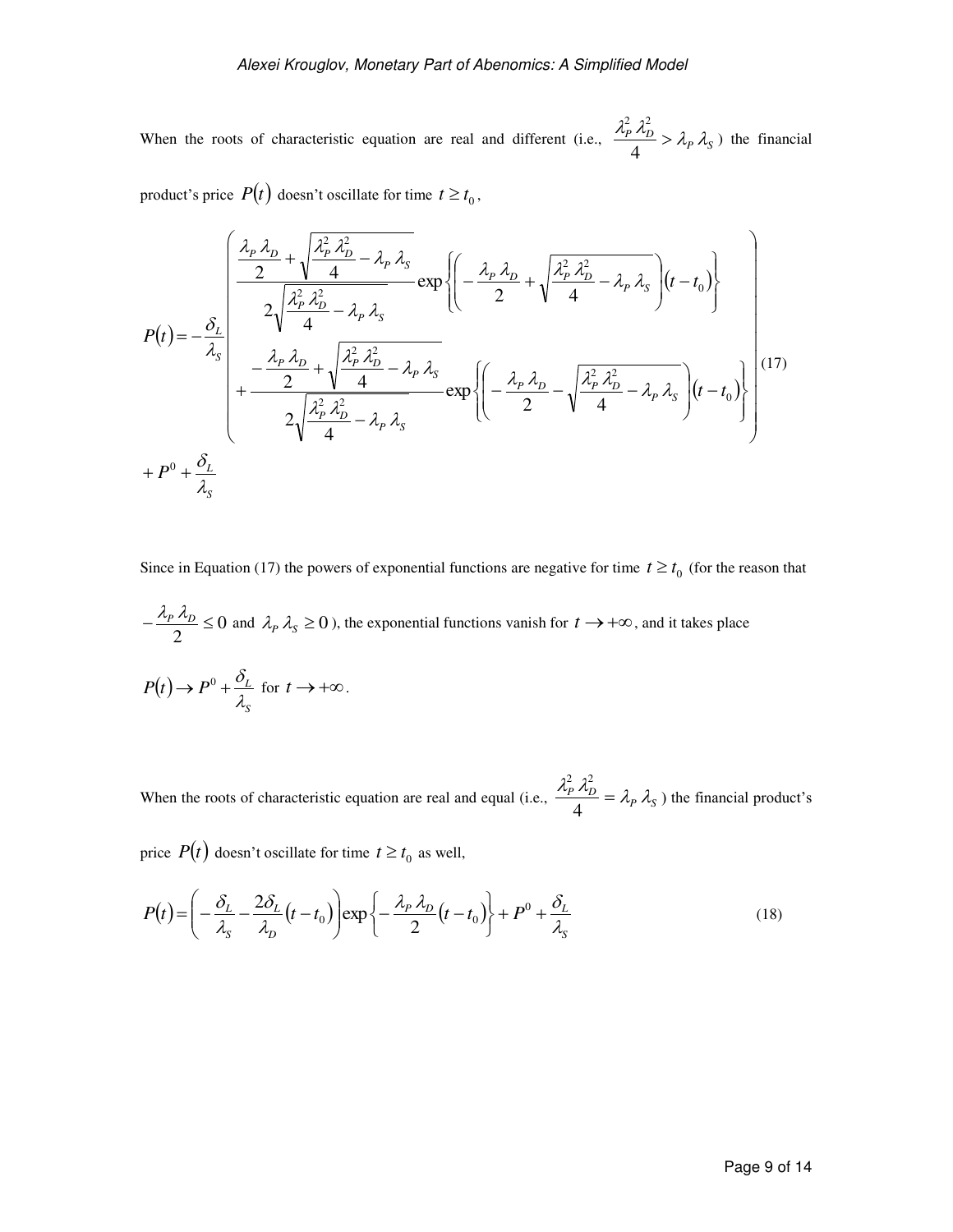Since in Equation (18) the power of exponential function is negative for time  $t \ge t_0$  (for the reason that

$$
-\frac{\lambda_p \lambda_D}{2} \le 0
$$
), the exponential function vanishes for  $t \to +\infty$ , and it takes place  $P(t) \to P^0 + \frac{\delta_L}{\lambda_S}$  for  $t \to +\infty$ .

Thus, we can clearly see that if liquidity is pumped into the financial market with a constant rate  $\delta_L > 0$ then the quantitative value of that rate  $\delta_{\mu}$  doesn't have an impact on the financial product's price volatility. This fact contradicts what the author had predicted in this regard earlier.<sup>3</sup> The volatility of the financial product's price is determined by the quantitative value of the damping constant  $\lambda_p \geq 0$ . If the damping

constant's value is smaller than the critical value ( *P*  $\sigma$ <sup>2</sup>  $\sqrt{\frac{\lambda_S}{\lambda_S}}$  $0 \leq \lambda_p < 2 \sqrt{\frac{\lambda_s}{n}}$ ) then the financial product's price

fluctuates when liquidity is pumped into the market. If it is bigger than the critical value ( *P*  $D \geq 2 \sqrt{\frac{\lambda_S}{\lambda_S}}$  $\lambda_{D} \geq 2 \sqrt{\frac{\lambda_{S}}{2}}$ 

then the financial product's price doesn't experience fluctuations when liquidity is pumped into the market.

Another observation that can be made is that eventual change of the financial product's price is constrained

by the value  $\frac{U_L}{2} \geq 0$ *S L* λ.  $\frac{\delta_L}{\delta} \ge 0$ . Therefore, pumping liquidity into the financial market with a constant rate  $\delta_L > 0$ 

doesn't produce a profound terminal effect on the value of financial product's price.

-

Nevertheless, the model switch shows that amount of eventual price adjustment 
$$
\frac{\delta_L}{\lambda_S} \ge 0
$$
 is directly

proportional to the rate of liquidity pumping  $\delta_L > 0$  into a financial market (and, correspondingly,

inversely proportional to the "supply inductance" constant  $\lambda_s \ge 0$  inherent to an economic system).

<sup>&</sup>lt;sup>3</sup> Nevertheless, the model provides an explanation of the phenomenon within financial markets. Primarily, the process of liquidity pumping is increasing the financial product's (combined) demand over the product's supply. That process increases the price of financial product (or decreases the yield). The price increase swiftly causes a rise of the product's supply. Yet, the process doesn't significantly decrease the product's (market) demand due to a small damping constant in Japan. The product's supply overshoots (i.e., exceeds the product's (combined) demand). Hence, the price fluctuates.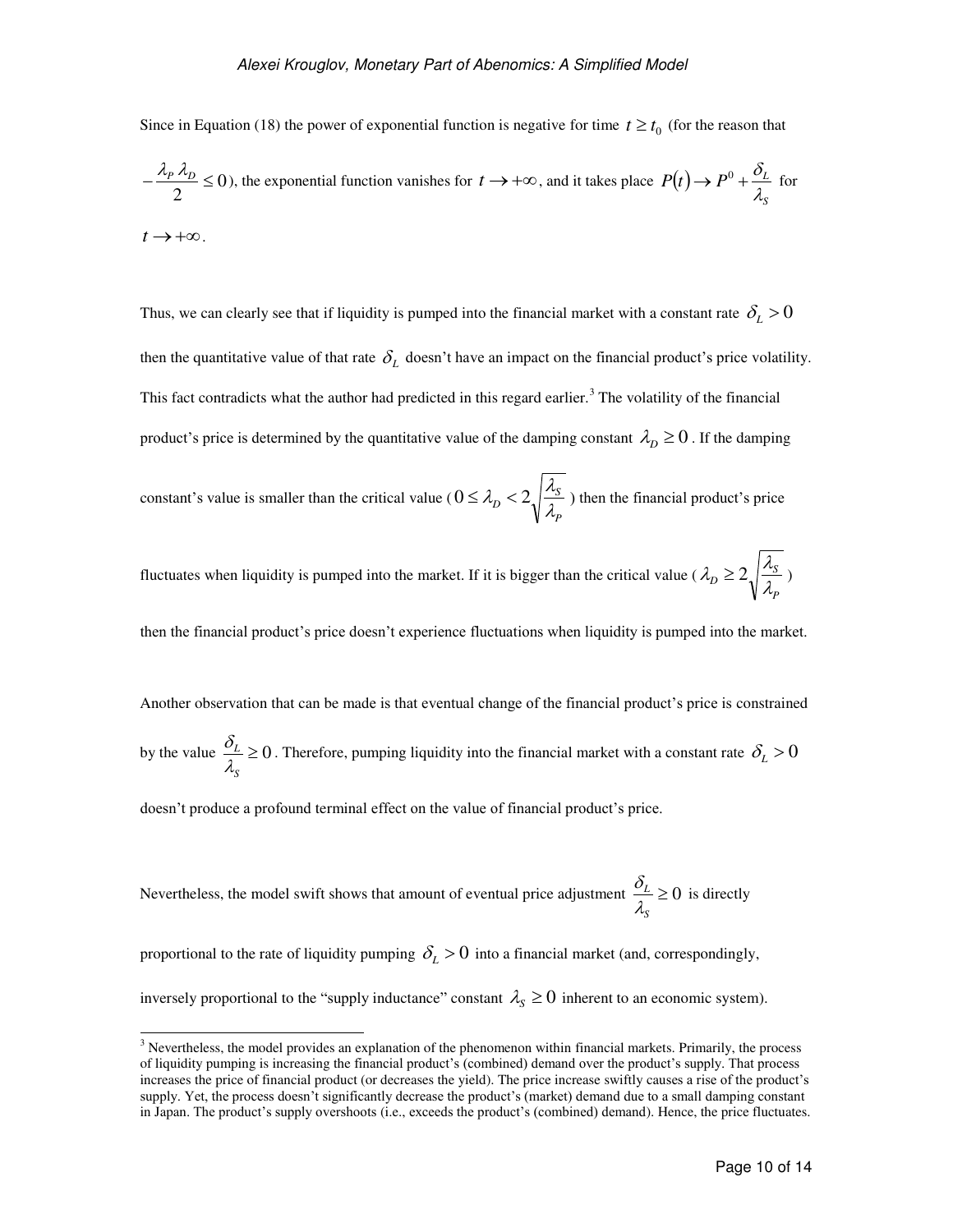The author regards the following empirical observations as supporting the presented theoretical reflections.

First, the loyalty of Japanese society to the government reflected in a continuous purchase of the Japanese government bonds even when their yields become miniscule is consistent with the relatively insignificant damping constant  $\lambda_p \geq 0$  for the Japanese economic system.

Second, the effect of petering out an initial enthusiasm on the financial market caused by the expansionary monetary policy of Abenomics is consistent with the theoretical result above that increase of the financial product's price is constrained by the finite value  $\frac{U_L}{I} \geq 0$ *S L* λ.  $\frac{\delta_L}{\delta} \geq 0$ .

Third, the amount of eventual price adjustment is directly proportional to the rate of liquidity pumping  $\delta_L > 0$  into a financial market.

## **4 Model of Accelerated Liquidity Pumping**

In this section I assume that the amount of injected liquidity  $L(t)$  in the financial market increases since time  $t = t_0$  according to following formula,

$$
L(t) = \begin{cases} 0, & t < t_0 \\ \delta_L (t - t_0) + \frac{\varepsilon_L}{2} (t - t_0)^2, & t \ge t_0 \end{cases}
$$
(19)

where  $L(t) = 0$  for  $t < t_0$ ,  $\delta_L > 0$ , and  $\epsilon_L > 0$ .

Then the behavior of the financial product's price  $P(t)$  introduced earlier is described by the following equation for  $t > t_0$ ,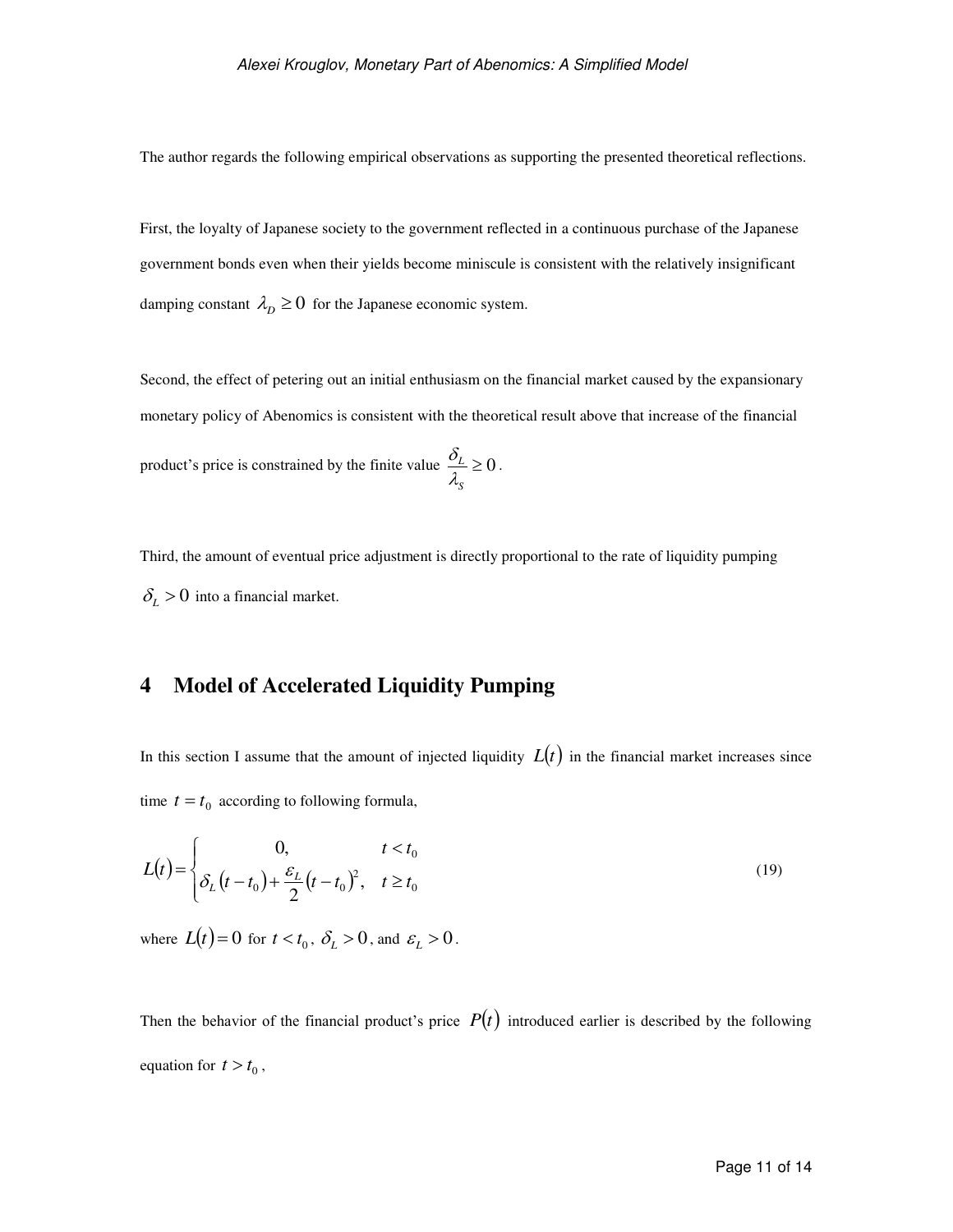$$
\frac{d^2P(t)}{dt^2} + \lambda_p \lambda_p \frac{dP(t)}{dt} + \lambda_p \lambda_s \left( P(t) - P^0 - \frac{\delta_L}{\lambda_s} - \frac{\varepsilon_L}{\lambda_s} (t - t_0) \right) = 0 \tag{20}
$$

with the following initial conditions,  $P(t_0) = P^0$ ,  $\frac{dP(t_0)}{dt}$  $\frac{v_0}{dt} = 0$  $dP(t)$ .

Let me introduce a new variable  $P_2(t) = P(t) - P_R^0 - \frac{\sigma_L}{\sigma} - \frac{\sigma_L}{2}(t - t_0) + \frac{\sigma_D}{\sigma^2} \varepsilon_L$ *S D S L S*  $P_2(t) \equiv P(t) - P_R^0 - \frac{\sigma_L}{\lambda_c} - \frac{\varepsilon_L}{\lambda_c}(t - t_0) + \frac{\lambda_D}{\lambda_c^2} \varepsilon$ λ. λ. ε  $\lambda$ . δ 0  $1\frac{1}{2^2}$  $P_2(t) \equiv P(t) - P_R^0 - \frac{\sigma_L}{2} - \frac{\varepsilon_L}{2}(t - t_0) + \frac{\lambda_D}{2} \varepsilon_L$  to simplify an analysis.

The behavior of variable  $P_2(t)$  is then described by the following equation for  $t > t_0$ ,

$$
\frac{d^2P_2(t)}{dt^2} + \lambda_P \lambda_D \frac{dP_2(t)}{dt} + \lambda_P \lambda_S P_2(t) = 0
$$
\n(21)

with the following initial conditions,  $P_2(t_0) = -\frac{U_L}{\lambda} + \frac{\lambda_D}{\lambda^2} \mathcal{E}_L$ *S D S*  $P_2(t_0) = -\frac{\nu_L}{\rho} + \frac{\lambda_D}{\rho} \varepsilon$ λέ λ, λ.  $\delta$  $P_2(t_0) = -\frac{\delta_L}{1} + \frac{\lambda_D}{2} \varepsilon_L, \frac{dP_2(t_0)}{dt}$ *S L dt*  $dP_2(t)$ λ.  $\frac{\mathcal{E}_2(t_0)}{1} = -\frac{\mathcal{E}_L}{1}$ .

It can be seen that Equations (14) and (21) are identical (though their initial conditions differ).

Consequently, conditions for fluctuations of the solutions of Equations (14) and (21) are also the same (i.e., the conditions for the financial product's price  $P(t)$  fluctuations are analogous if the liquidity is pumped into financial market with a constant rate  $\delta_L > 0$  or if it is pumped with a constant acceleration  $\varepsilon_L > 0$ ).

As earlier, if the damping constant is smaller than the critical value ( *P*  $\sigma$ <sup>2</sup>  $\sqrt{\frac{\lambda_S}{\lambda_S}}$  $0 \leq \lambda_p < 2 \sqrt{\frac{\lambda_s}{n}}$ ), the variable

 $P_2(t)$  fluctuates and likewise fluctuates the financial product's price  $P(t)$ . If the damping constant is

larger than the critical value ( *P*  $D \geq 2 \sqrt{\frac{\lambda_S}{\lambda_S}}$  $\lambda_p \geq 2 \sqrt{\frac{\lambda_s}{a}}$ ) then the financial product's price  $P(t)$  doesn't fluctuate.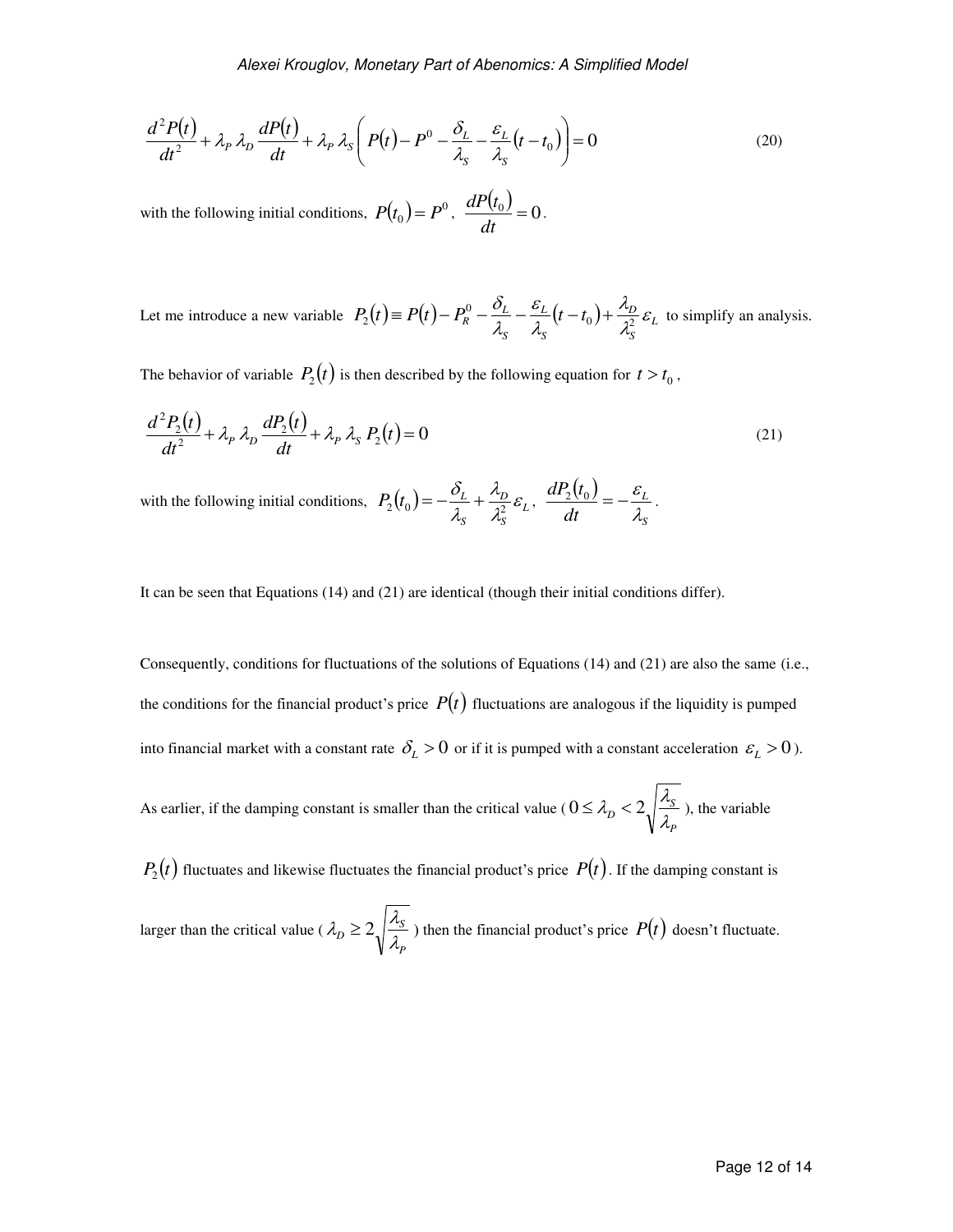However, the terminal values of the financial product's prices  $P(t)$  are different for situations when the liquidity is pumped into financial market with a constant rate  $\delta_L > 0$  or if it is pumped with a constant acceleration  $\varepsilon_L > 0$ .

Indeed, since the variable  $P_2(t)$  vanishes with time  $t \to +\infty$  due to the coefficient  $\lambda_p \lambda_p > 0$  similar to

$$
P_1(t)
$$
 in the previous section, it takes place  $P(t) \to \frac{\varepsilon_L}{\lambda_S} (t - t_0) + P_R^0 + \frac{\delta_L}{\lambda_S} - \frac{\lambda_D}{\lambda_S^2} \varepsilon_L$  for  $t \to +\infty$ .

Therefore, when the liquidity is pumped into a financial market with a constant acceleration  $\varepsilon_L > 0$  the financial product's price  $P(t)$  is continuously increasing with the passage of time.<sup>4</sup> It is clearly different from the case of pumping the liquidity into a financial market with a constant rate  $\delta_L > 0$ , which produces a terminal change of the financial product's price constrained by the finite value  $\frac{U_L}{A} \geq 0$ *S L* λ.  $\frac{\delta_L}{\delta} \geq 0$ .

#### **5 Conclusions**

Presented here is a simplified mathematical model explaining the effect of the liquidity pumping into financial markets.

There were considered implications of the liquidity pumping into financial markets as a part of the monetary policy of so-called Abenomics introduced by Japanese Prime Minister Shinzō Abe. The author was able to make three following observations with regard to the monetary policy in question.

 4 Not to forget a noted exception of the short-term damped fluctuations when the damping constant is smaller than the critical value ( *P*  $\sigma$ <sup>2</sup>  $\sqrt{\frac{\lambda_S}{\lambda_S}}$  $0 \leq \lambda_p < 2 \sqrt{\frac{\lambda_s}{a}}$ ).